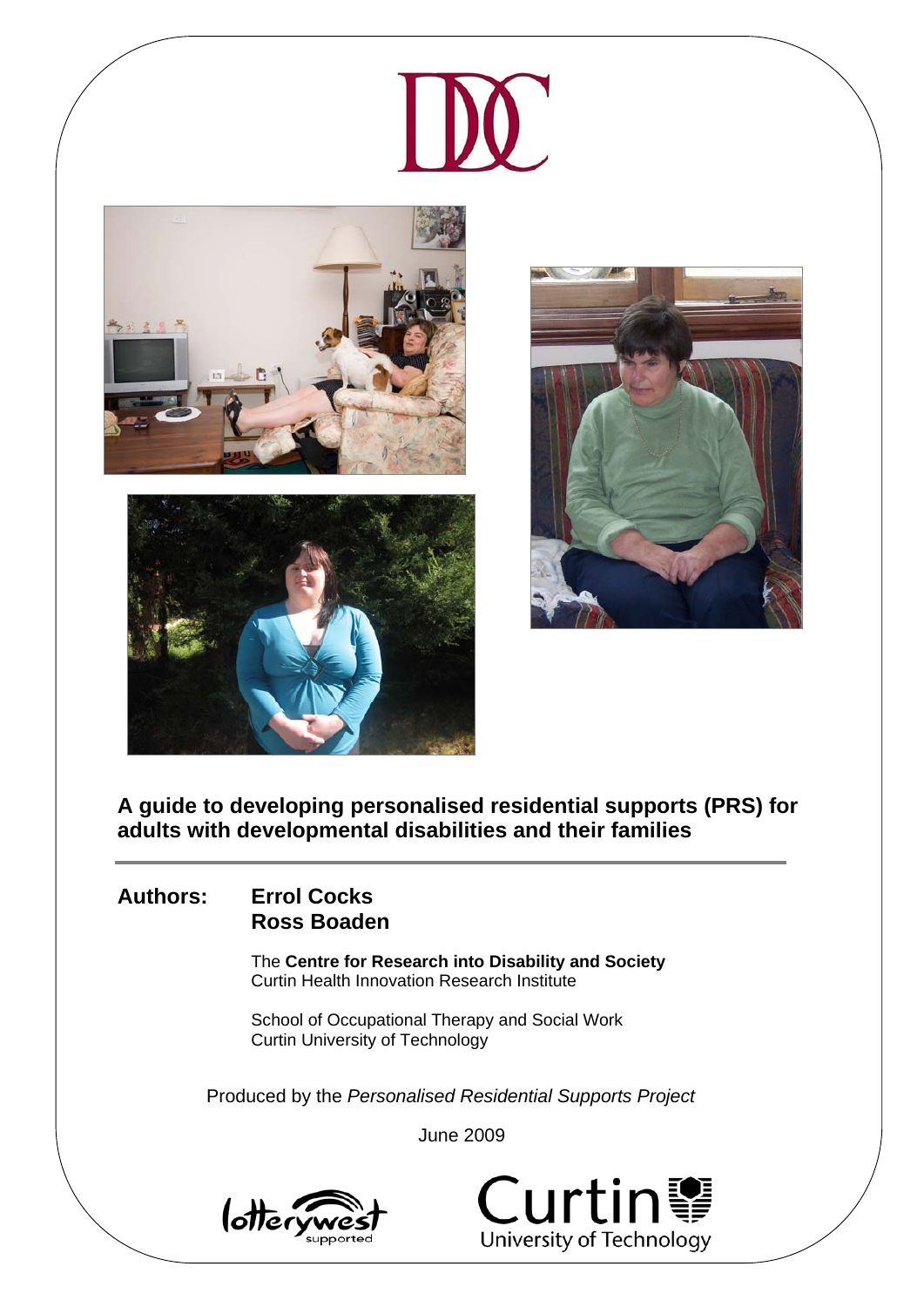The aim of this guide is to provide information for families, people with developmental disabilities, and service providers who want to develop high quality accommodation support that is person-centred. The guide is based on the *Personalised Residential Supports* (PRS) project. This was carried out over two and a half years and explored person-centred approaches to supported living for adults with developmental disabilities.

The study was carried out by:

- Reviewing a wide range of printed information;
- Following the stories of six adults with developmental disabilities, their families, and supporters in their living arrangements; and,
- Surveying a number of people in Australia who have much experience in developing person-centred accommodation support.

The PRS project received funding from Lotterywest, and was overseen by a group headed by the Developmental Disability Council of WA. The group included representatives from families, National Disability Services WA, and the WA Disability Services Commission.

Curtin University's Centre for Research into Disability and Society in the School of Occupational Therapy and Social Work was engaged to carry out the project.

We are very grateful to the many people who contributed to the project, particularly the people with a developmental disability, their families, and supporters who gave so freely of their stories, and the people who responded to the surveys and gave so freely of their expertise.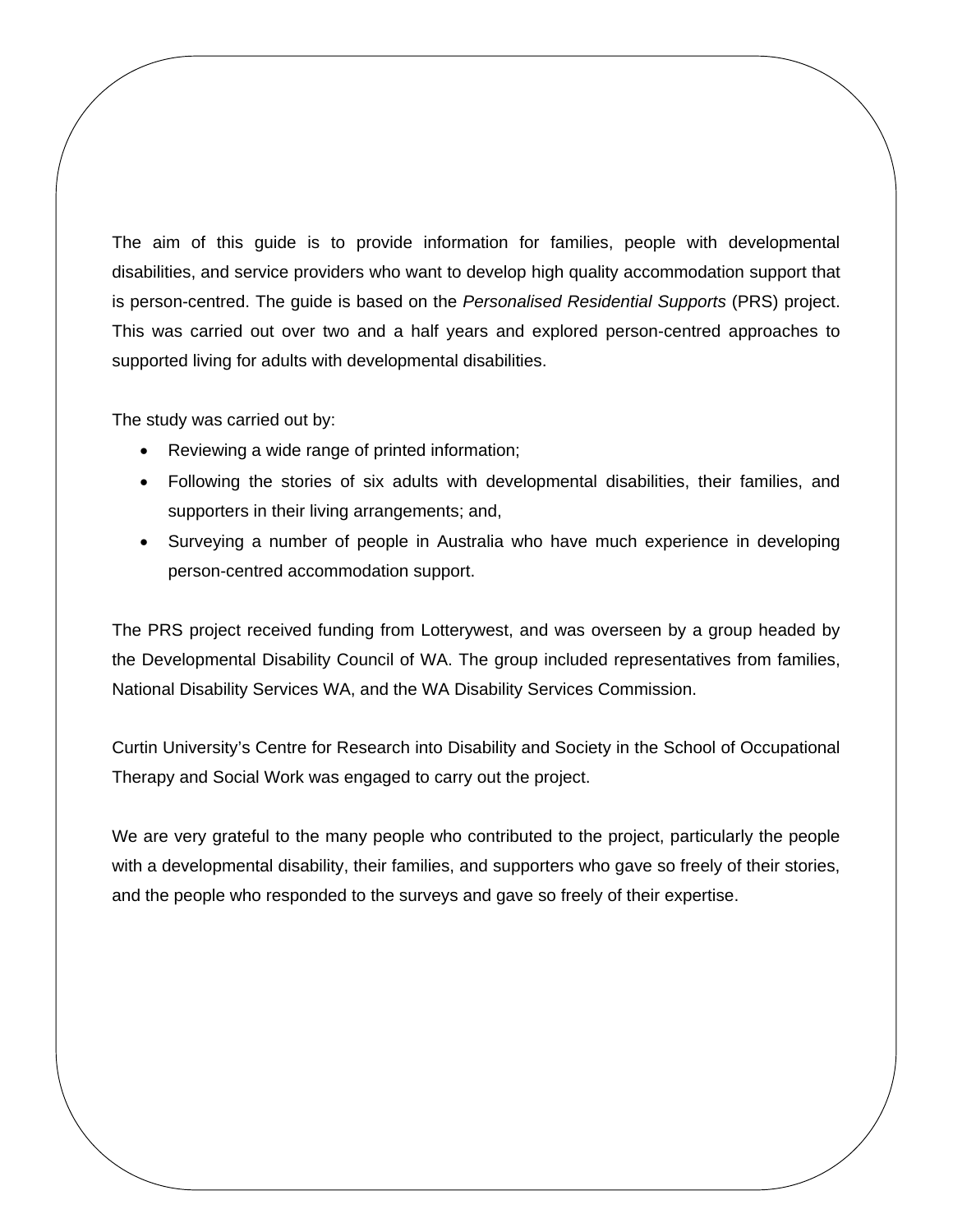# **WHAT IS THE GUIDE ABOUT?**

This guide is written for anyone who has an interest in developing a supported living arrangement for an adult with a developmental disability. The information here may also be useful for supported living arrangements for any person who has special needs.

The guide is based on the important belief that supported living arrangements should be developed around individuals and should be shaped by the needs, preferences and wishes of each person with the appropriate influence of people who are close to, and care about, that person. We have called this *personalised residential supports* (PRS). A related idea is captured by the term *person-centred supports*.

The PRS project described nine key ideas or themes that provide the foundation of personalised/person-centred supported living. This guide is based on those nine key themes. They provide important information for people who are planning a new supported living arrangement. They also provide guidance for people who are wishing to change or develop an existing supported living arrangement.



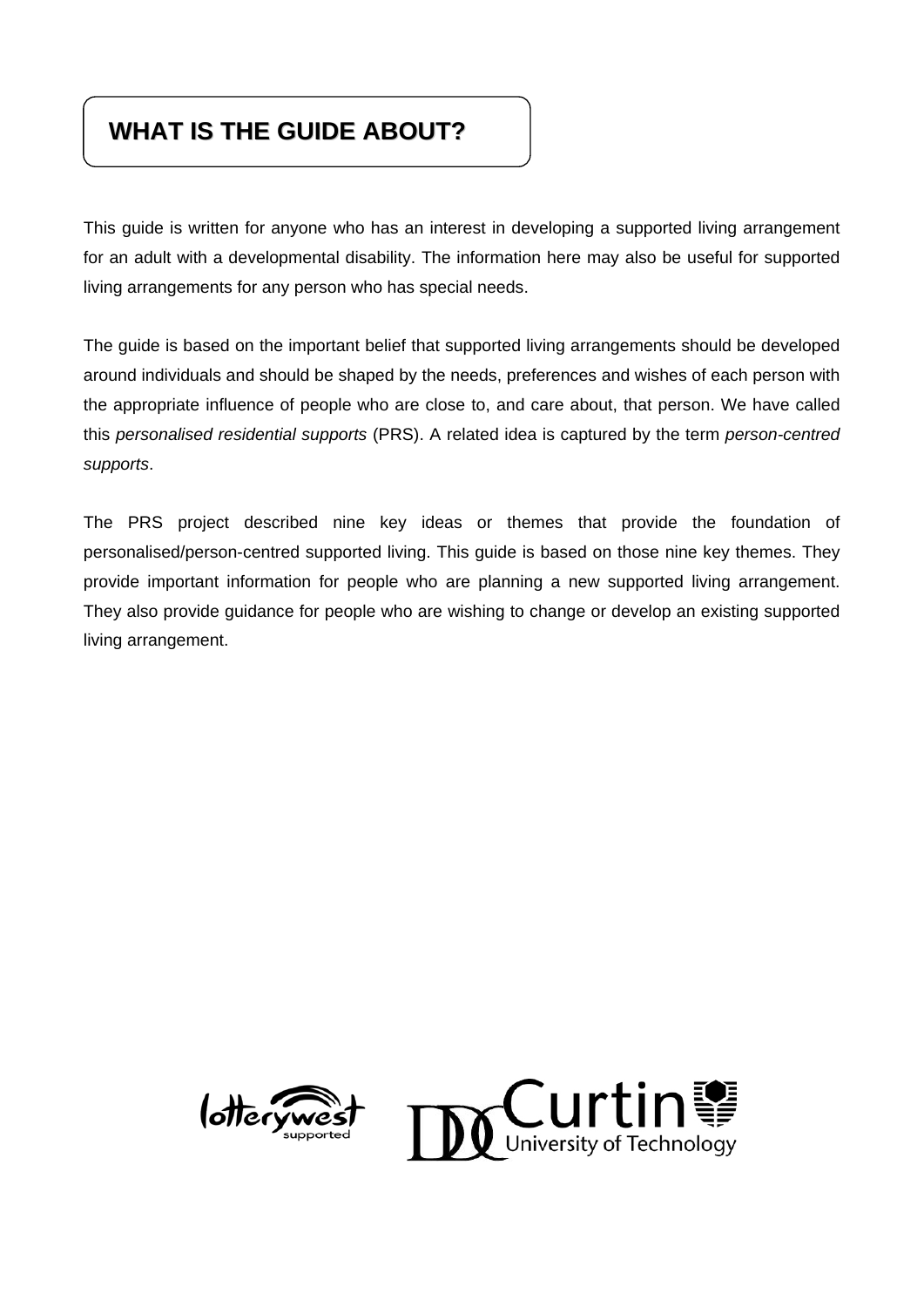# **WHAT'S IN THE GUIDE?**

**The stories.** We begin by briefly telling the stories of the six individuals who shared their stories with us.

**The themes.** We then describe each of the nine themes.

**Some guidelines.** Finally, we outline some important aspects of developing high quality, personalised residential supports for an adult with a developmental disability.

**Some resources.**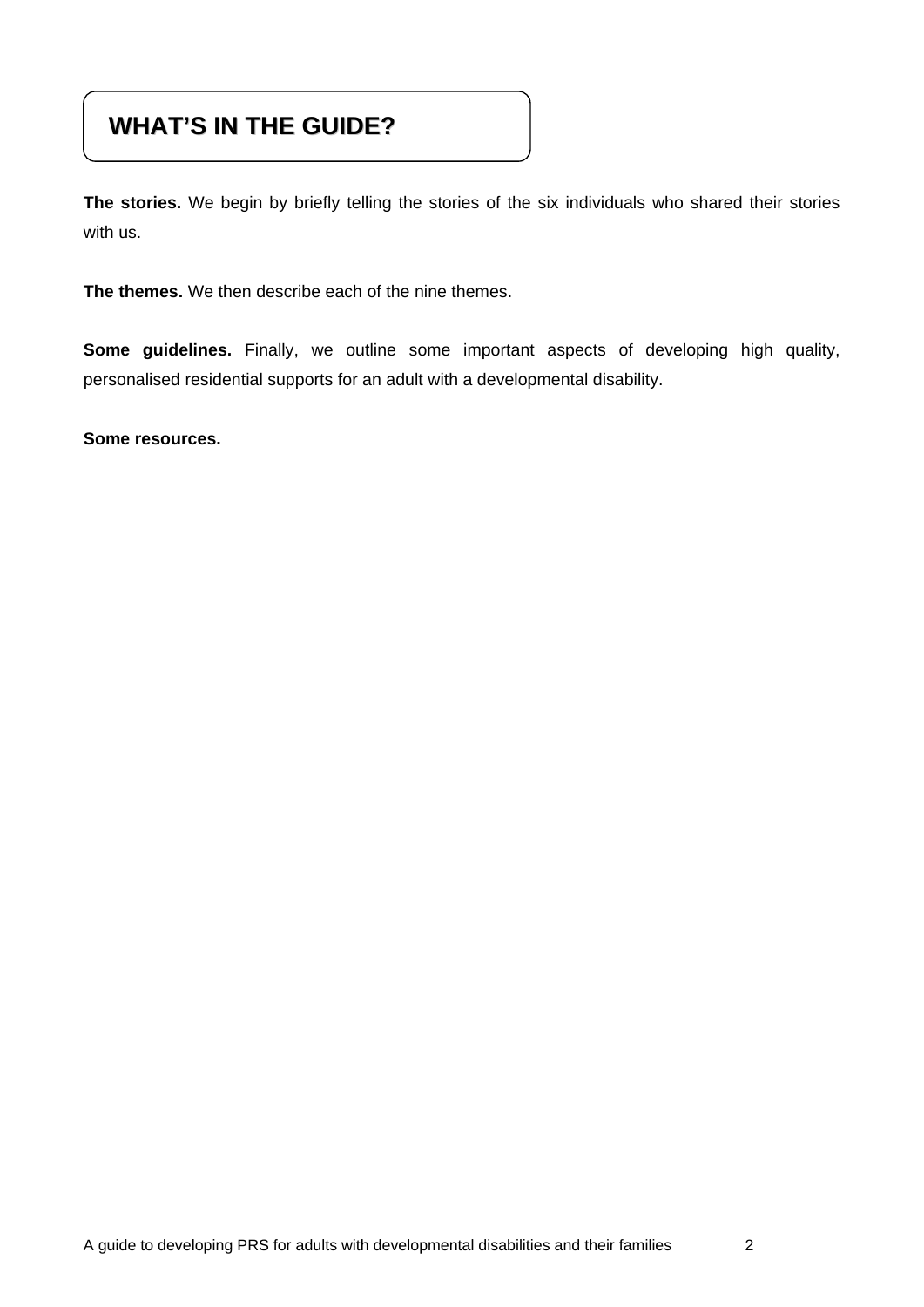# **THE STORIES**

Over periods of up to 18 months, we followed the stories of six persons with developmental disabilities in order to learn more about how personalised residential supports are established and developed.

We began by using our networks to identify a number of examples of individuals who were in, or planning, this form of residential support. From a larger group, we selected six individuals who agreed to participate in the project. These six people represented a range of different types of support and stages in the development of support. We spent time with them, with their families, and with the individuals and agencies that provided support, and we learned a lot!

Their stories are very briefly described here.

# **ROB'S ARRANGEMENT**

Rob is a man in his late 30s who rents an inner-city townhouse along with two non-disabled co-tenants, Ben and Laura. As such, it is sometimes described as a 'co-resident model'. *Vemvane*, a non-government non-profit organisation based in Whitfords, set up this model for Rob in conjunction with his mother, Arax, 14 years ago. It has been a remarkably stable home life for Rob, with only a small handful of co-residents in that time, some of whom are still part of his friendship network.



Rob was involved at the very beginning in the selection of the first two co-residents and there has never been the need to advertise for new co-residents since. His social network has grown such that people have emerged from among his friends and contacts when needed.

Rob has what are referred to as "moderate" support needs. His needs were much greater when the arrangement was set up, but his living arrangement has been so rich and supportive that his skills and general wellbeing have developed greatly over time. His social network has grown, initially in a planned, and then in a loose informal way, to now include some close friends and many acquaintances. A host of opportunities have also arisen, such as international and interstate travel, a range of work roles, and a warm welcome at many businesses in the inner-city area.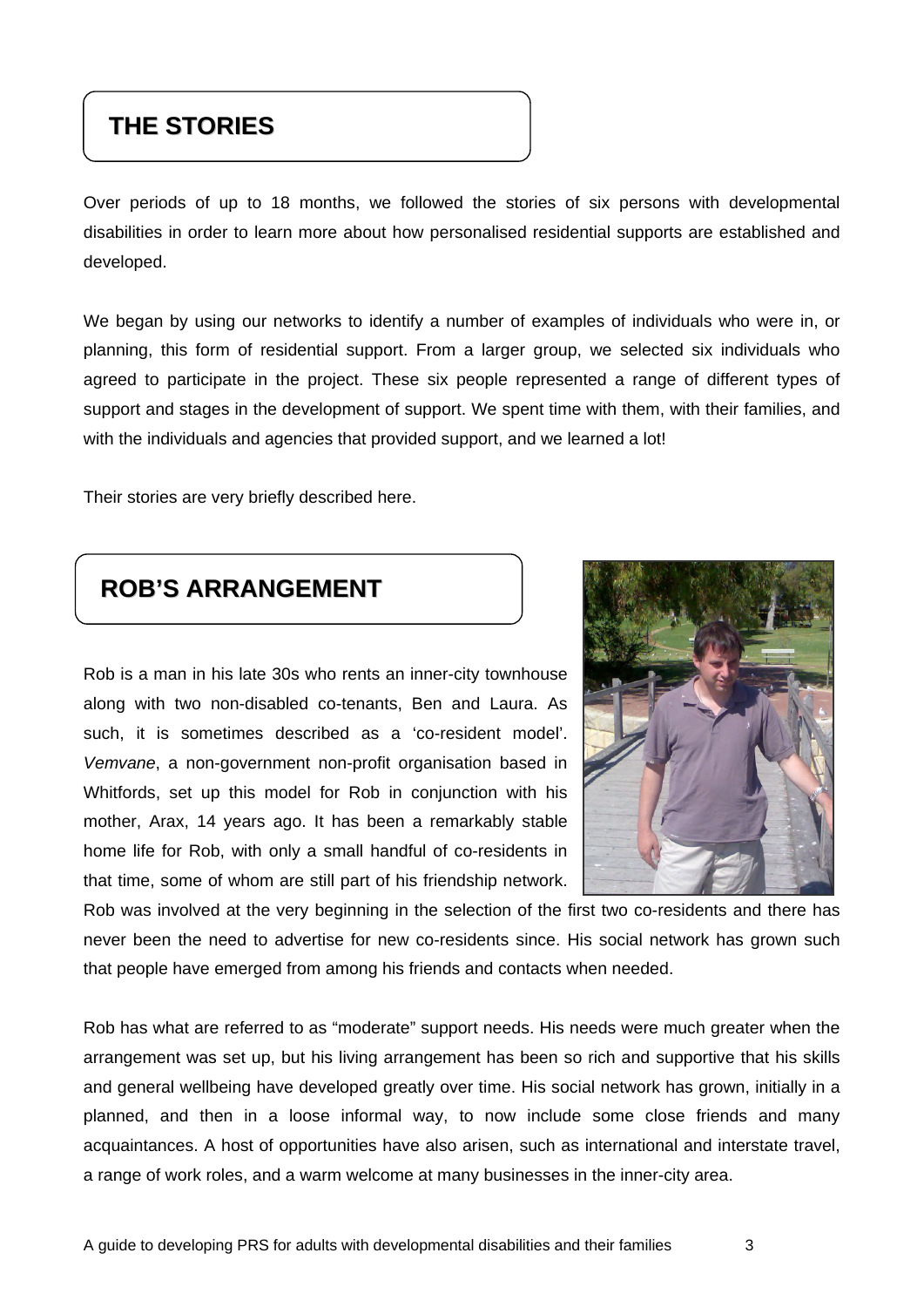Ben and Laura receive a part-subsidy from *Vemvane* on their rent and bills, in return for which they are basically 'there' for Rob, such as by ensuring that someone is home overnight and for the evening meal. They provide occasional day to day assistance to Rob as needed, but the relationships have grown into genuine friendships among the three who live in the townhouse. For the sake of security of tenure, the lease agreement is held by *Vemvane* on behalf of Rob. *Vemvane* provides support staff to come in for a few hours on weekdays in order to support Rob in a range of activities, and generally oversee the arrangement, albeit from a distance for the most part. Rob and Arax share a close relationship and spend time together often.

# **ANDREE'S ARRANGEMENT**

Andree is a woman in her late 30s who leases a *HomesWest* unit in her own name in the northern suburbs of Perth. A non-profit housing service agency provides assistance in regard to matters concerning the lease. Andree's support is arranged by *My Place*,



a non-government, for-profit organization. Andree's parents, Jackie and John, are very much a part of Andree's life, and have fought hard over the years for funding and services to meet Andree's needs. They are in close contact with *My Place* regarding all major aspects of Andree's living arrangement. Andree and her family have been connected with *My Place* for around ten years, and after some early unsuccessful stints in group living arrangements, she was assisted to set up in a home of her own, and has been living in her current unit for around three years.

Andree needs very considerable support in her day to day life, as areas including communication and understanding what is going on around her can be difficult, and it takes people who know her well to be able to understand her and to respond when she needs a hand. After struggling with a range of support models to suit Andree, *My Place* now provides staffing on a live-in arrangement whereby one staff member lives in Andree's unit for one week, then a second staff member lives in for the second week and so on, with the two people alternating. Periods in which there is no support available are generally covered by John and Jackie, and Andree's Nanna, who have Andree over to stay from time to time. With her lifestyle, general wellbeing, and support arrangements now settled, Andree's parents and *My Place* are looking to extend Andree's membership of the broader community, including a possible move from sheltered to open employment.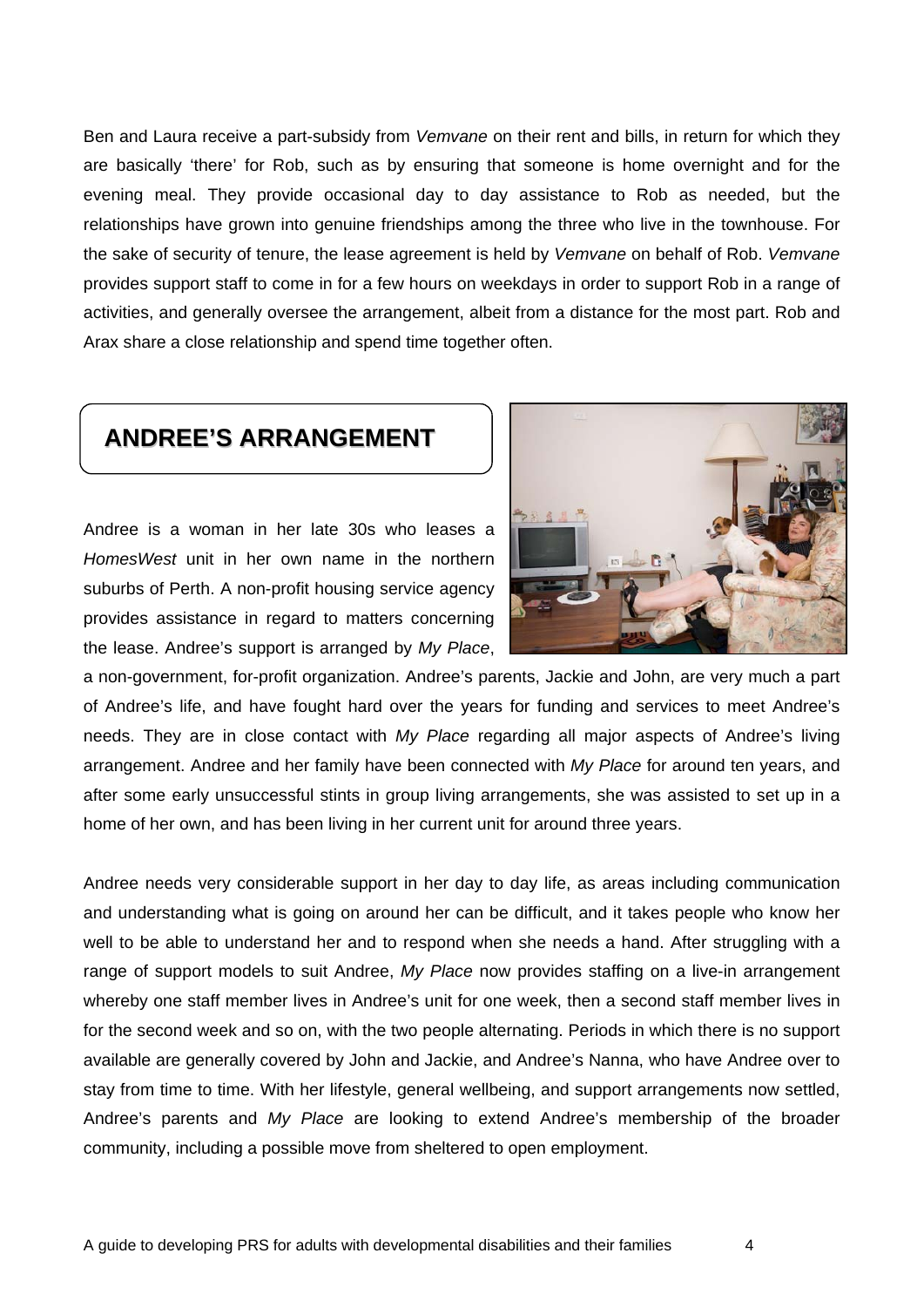# **GEOFF'S ARRANGEMENT**

Geoff is in his late forties and has lived with Jackie, and her husband Brad for about six years in a "host family" arrangement, in their home in a large town in the south of WA. Geoff has a significant developmental disability and spent his early years in special classes and then a day centre run by the (then) *Slow Learning Children's Group* in Perth. Following disagreements between Geoff's parents and disability services in Perth, Geoff was withdrawn from services and lived with his parents for



over 20 years. After his father died and his mother became too ill to care for Geoff, his brother Brian and sister-in-law Averil, who lived in the south of the state, decided that they wanted Geoff to live near them. Brian is Geoff's legal guardian.

They approached the *Lower Great Southern Community Living Association* (CLA) which facilitated the current arrangement. Brian also arranged for his mother to be moved to a local nursing home where he said she was well cared for. She died a couple of years ago.

Geoff needs help with some self-care activities and has had a few health problems. Jackie is the principal carer and is supported by Brad. The CLA coordinates and provides support for day activities for Geoff. In addition, Geoff participates in Jackie and Brad's social and recreational life.

Jackie and Brad thought carefully about taking on the task and spent time ensuring there were common interests between Geoff and themselves. Jackie recounted: "We had to ask (Geoff) how he felt about us. We also told him about our life to give him an idea about what we're like. Told him about our pets and hobbies. Realised we had the same interests. Camping and music. (Geoff)…is a real music lover and has music going quite often and it would be very difficult to live with people who didn't like music almost the whole time."

He has his own room, bathroom, lounge, and television. He shares an interest in music with Jackie and her husband.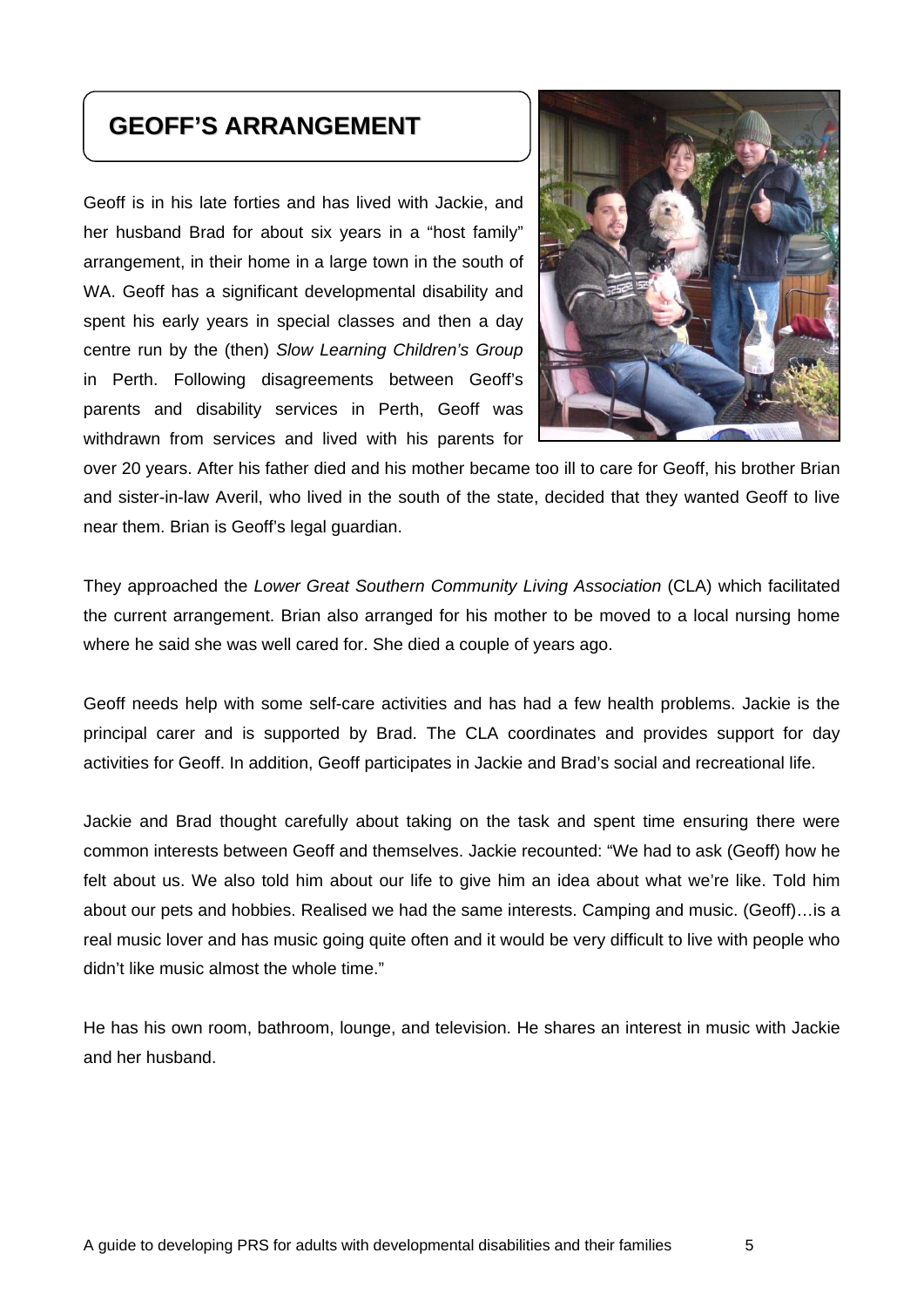## **JUDE'S ARRANGEMENT**

Jude is in her early fifties. She is the middle of five children of Mary and John, long-time farmers in the south of WA. At nine months, Jude began having seizures that were difficult to control and were associated with a significant developmental



disability. Jude's parents received support from their family, especially Jude's maternal grandmother, who enabled Jude's attendance at the (then) *Spastic Centre* in Perth. After about a year there, Jude returned home and the busy and demanding family and farm life meant further support was needed from the (then) *Slow Learning Children's Group* at a place called *Pelican*. At about this time, *Pyrton Training Centre* was established and Jude was provided with short stays. As Mary recalled, "…there was nowhere else for her to go other than *Claremont Mental Hospital*, and that was out of the question".

In the late 1980s, Local Area Coordination was initiated in the area, and Peter came on to the scene. His early contact with Jude's parents was challenging to all! When Peter suggested that Jude share a house in a nearby town, Mary described her initial response: "I threw him out of our house once!" Peter persevered and eventually prevailed. Mary went on to describe their early contact. "He was lovely. He was not *Pyrton*-minded. Made all sorts of suggestions that Judy might be able to do this and you'd never be able to know. I thought 'Oh my goodness! This is too much.' I don't think we were able to get our minds on the future. We were so busy with what was going on right then that we couldn't look to the future. We needed someone else to do our thinking for us."

Initially, Jude moved into a home with another woman with a disability, but that didn't work. However: "Peter was persuasive and we became convinced that he was on the right track. We liked him. He was good. It's hard for a mother who had the whole thing to accept that somebody else could do it." An arrangement was made through the *Lower Great Southern Community Living Association* for Jude to live with Kathy and her family in the nearby town and this arrangement continued for over 15 years. Mary was clear about her bottom line. "The main thing I said to Peter… was that we wanted to be sure that whoever looked after her loved her and respected her as a human being. That was very important. And that's what we got."

As Kathy's family situation changed, her sister Toni, who had been providing occasional care for Jude for about 13 years, took over. It is quite remarkable that Jude's circle of family and friends has been stable within these support arrangements for approaching 20 years.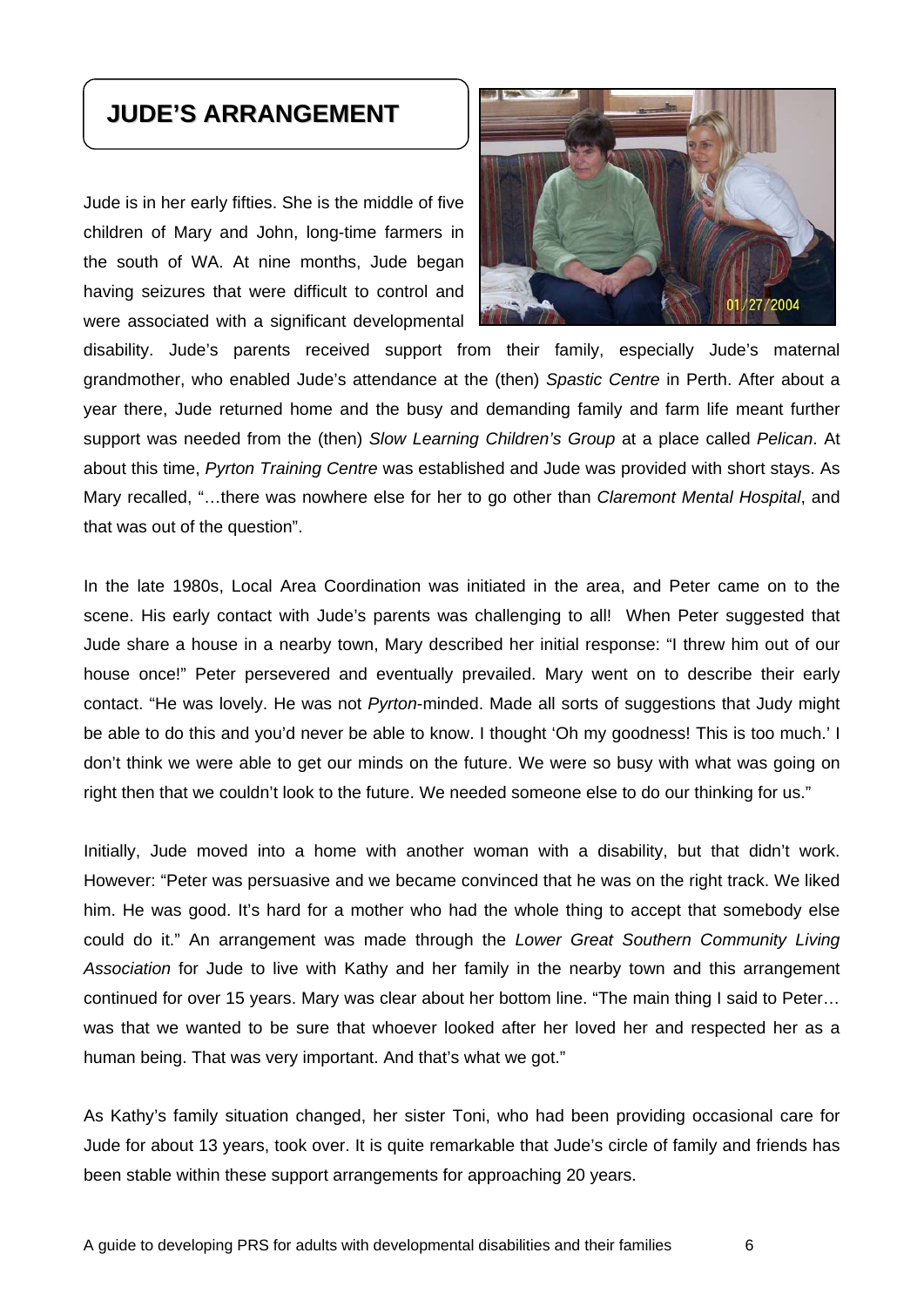Now Jude's needs are changing and thought is being given to a quieter life for her and providing more security by supporting her in her own home. Planning for this has been continuing for about 12 months and there is much consideration being given to ensuring continuity in her life. Mary reflected: "The big step was letting her come down here in the first place because I was sure no-one could look after my daughter as I would. I found out there are wonderful people in the world. They're special. And so we were able to let go of her and we knew she was being treated with respect and love and cared for – and it was a relief."

# **LISA'S ARRANGEMENT**

Lisa is a woman in her mid-20s who lives alone in her own villa in the northern suburbs of Perth. Lisa owns the villa, an arrangement set up by members of her family on the passing of her mother. She maintains a strong family network,



and a generally active lifestyle. Lisa looks after most aspects of her day-to-day life and receives drop-in support for a few hours each week to assist in areas such as diet, budgeting, mail, and any matters that pop up that Lisa needs a hand with. This support is arranged by *Baptistcare*, a nongovernment, not-for-profit service provider.

*Baptistcare*, through its then new entity *'Partners in Purpose'*, was amongst the first providers to embrace the 'Shared Management Model', which provides a means for people with disabilities and their families to partner with a provider in the arrangement and provision of supports, in a balance to suit all parties. In Lisa's case, a *Partners in Purpose* Coordinator takes care of all of the formalities such as funding and staffing. Lisa's lifestyle is quite busy, as she is able to independently travel to and from work, the shops, to visit her aunty and so on. As with Andree, a longer term goal is for Lisa to secure a job in open employment, which could add new challenges and opportunities to a lifestyle that Lisa already enjoys.

# **LUKE'S ARRANGEMENT**

Luke is a young man in his early 20s who currently lives in the family home with his parents, Mary and Richard. Luke needs very considerable support, such as from people who know him well and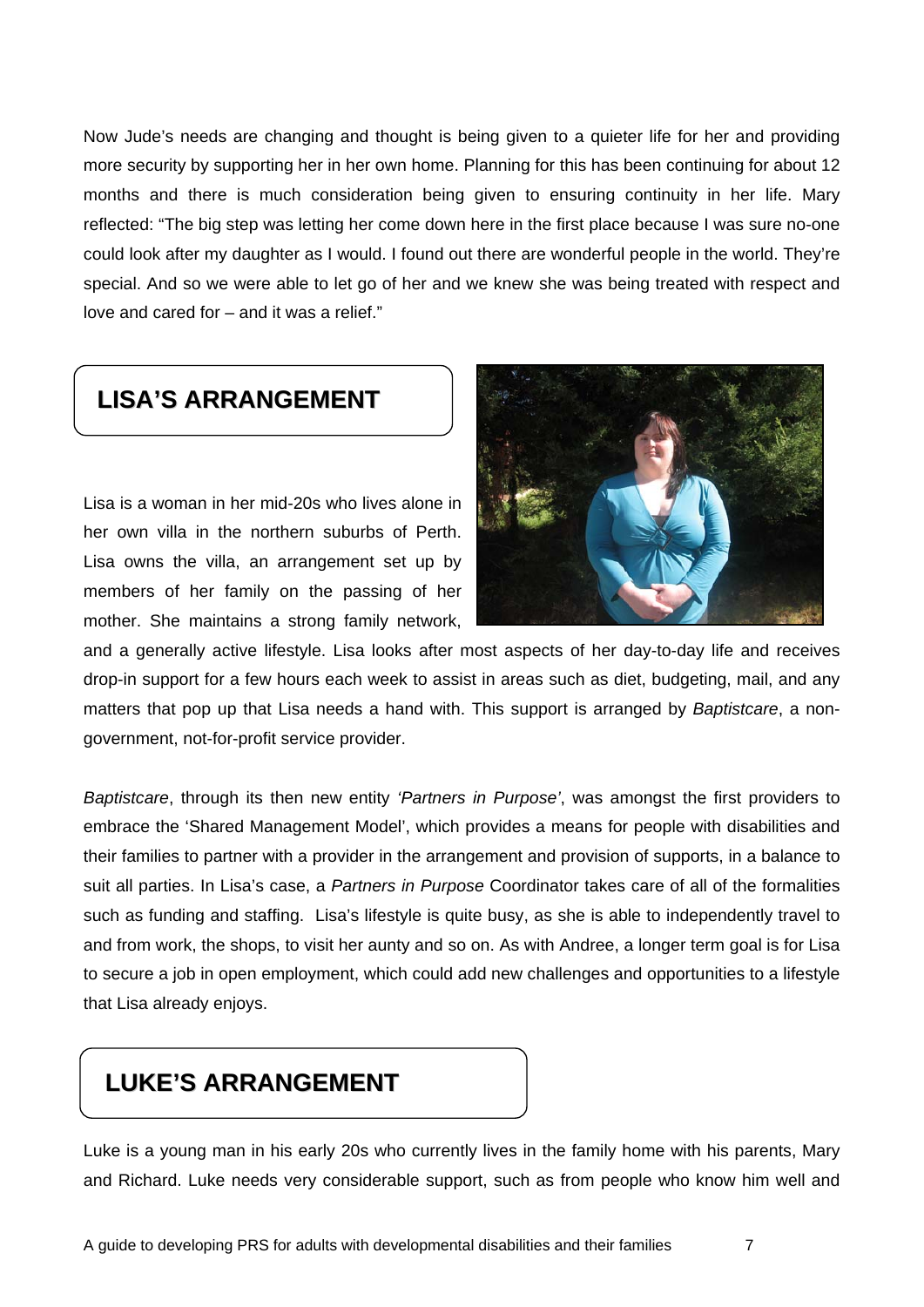can interpret his very limited means of communication. Although Luke is living at home, his 'arrangement' was included in the PRS project due to his parents' efforts over several years to plan and develop a personalised living arrangement for him. Hence there was a great deal to learn from them about issues including planning and parent leadership of an emerging arrangement.

Mary and Richard's journey has included contact with some people considered as international authorities on planning and community living. Their thinking and expertise has grown to the point where Luke now has a social support network in place, a *Microboard* has been established, and accommodation support funding has been secured. Crucially, Mary and Richard's ideas have grown into a strong determination that Luke should have a home and lifestyle that reflect the key themes of the PRS project. Apart from the people they have had contact with, these ideas have also been informed by first hand experiences of group living arrangements, which they conclude cannot provide the sort of life for Luke that they have in mind, and which they believe he wants and needs.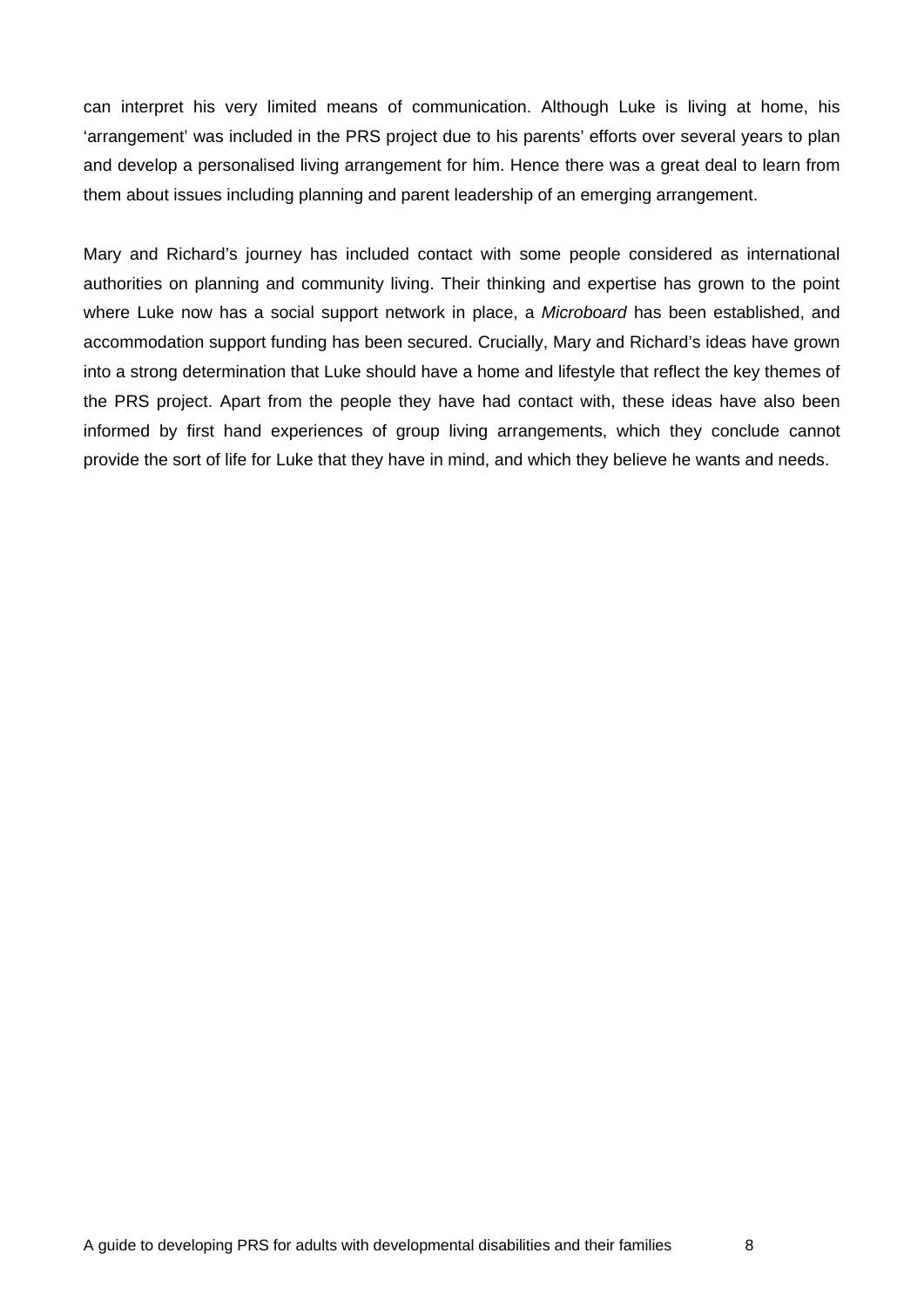# **THE THEMES**

The nine themes described here were drawn from a careful process of distilling the key, foundational ideas from the information we gathered in the project. They reflect the essential qualities that informed and guided the efforts of people who were intent on developing personalised residential supports (PRS) for an individual with a developmental disability.

# **1**

#### **POSITIVE ASSUMPTIONS**

PRS arrangements are underpinned by assumptions that reflect high expectations for the person with a disability. At the heart of these assumptions is the belief that all people, regardless of the level of support they require, can live in a home of their own.



#### **LEADERSHIP**

PRS arrangements come about through at least one person who has a clear vision and strong ideas, and is persistent. The leadership can come from any source, including the person with a disability, family members, and service providers.

# **MY HOME**

A PRS arrangement creates the person's own home. The person has a personal "stake" in their home. Their home reflects their personality and preferences. It is a place where the person does the ordinary things people do in their homes.

# **4**

**3**

#### **ONE PERSON AT A TIME**

PRS are unique arrangements that focus on each person with a disability, with his/her "voice" being central. The arrangements are based on personal knowledge of the person and are often guided by people who know the person well – by those who care about them.

# **5**

#### **PLANNING**

PRS arrangements require careful planning that at times may take a lot of time and effort. Planning may involve those close to the person and is based on that person's uniqueness, strengths, and needs.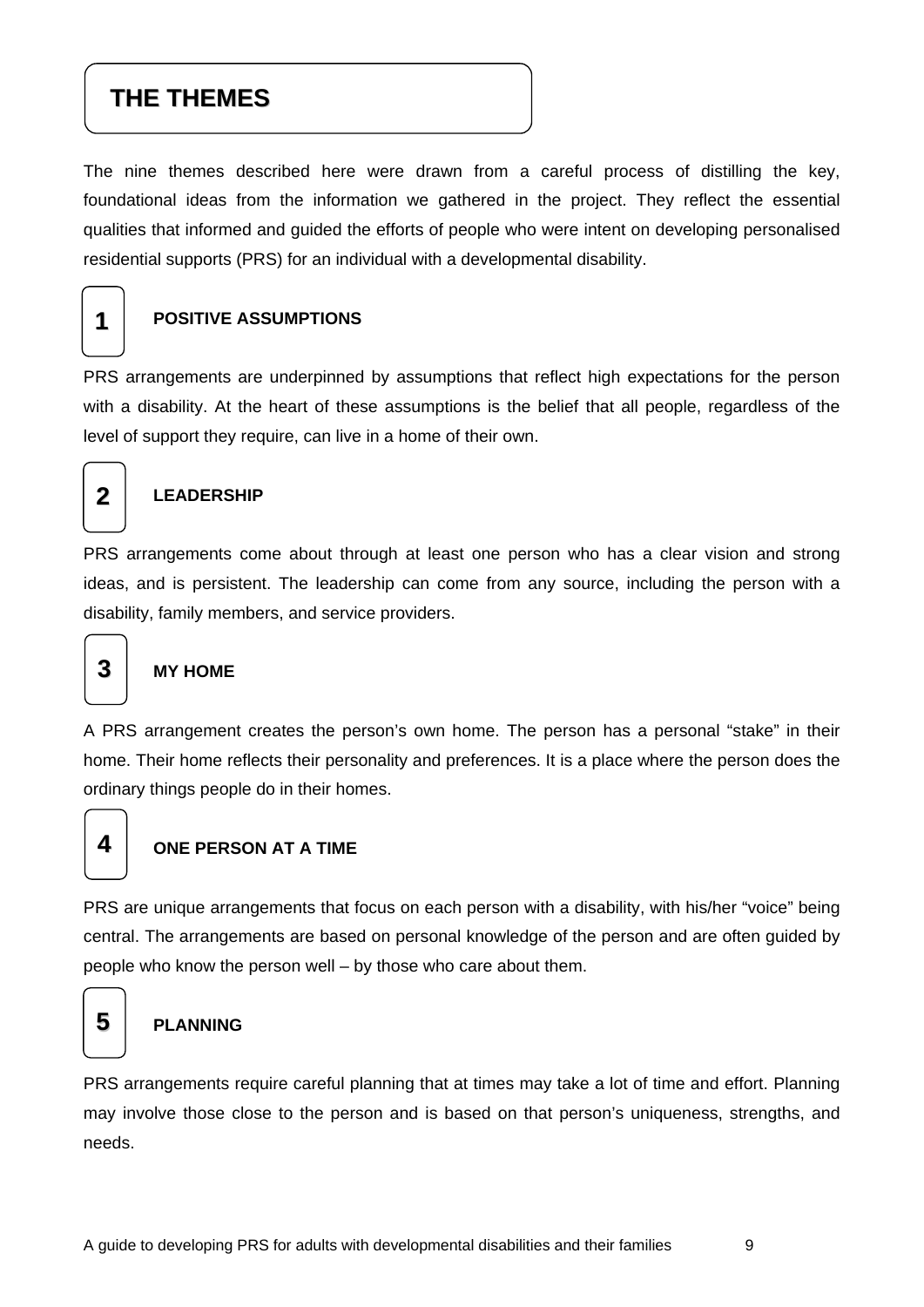#### **6 CONTROL**

The person for whom the PRS arrangement is provided and others who are close to him/her, particularly family members, have a big influence on the arrangement. This may include direct "governance" or control by the person or the family where appropriate on various aspects of the arrangement including its planning, its development, and its implementation.



#### **7 SUPPORT**

Support to the person in a PRS comes from many different informal and formal sources. This includes family and friends, neighbours, advocates, ordinary citizens, and paid workers through organisations. A PRS strives for a balance between formal and informal supports which are flexible and responsive to changing needs.

### **THRIVING 8**

PRS arrangements provide general well-being and an enhanced lifestyle, and promote the growth and development of the person. The arrangement contributes to personal growth in areas such as independence, self-determination, skills, and valued roles in the home and community.

#### **9 SOCIAL INCLUSION**

PRS arrangements are highly individualised and thereby avoid congregating and segregating the person with a disability. There is a focus on participation and engagement in ordinary life and through personal relationships.

These themes are positive and challenging. Through the information gathered in this project, we can see that they are achievable.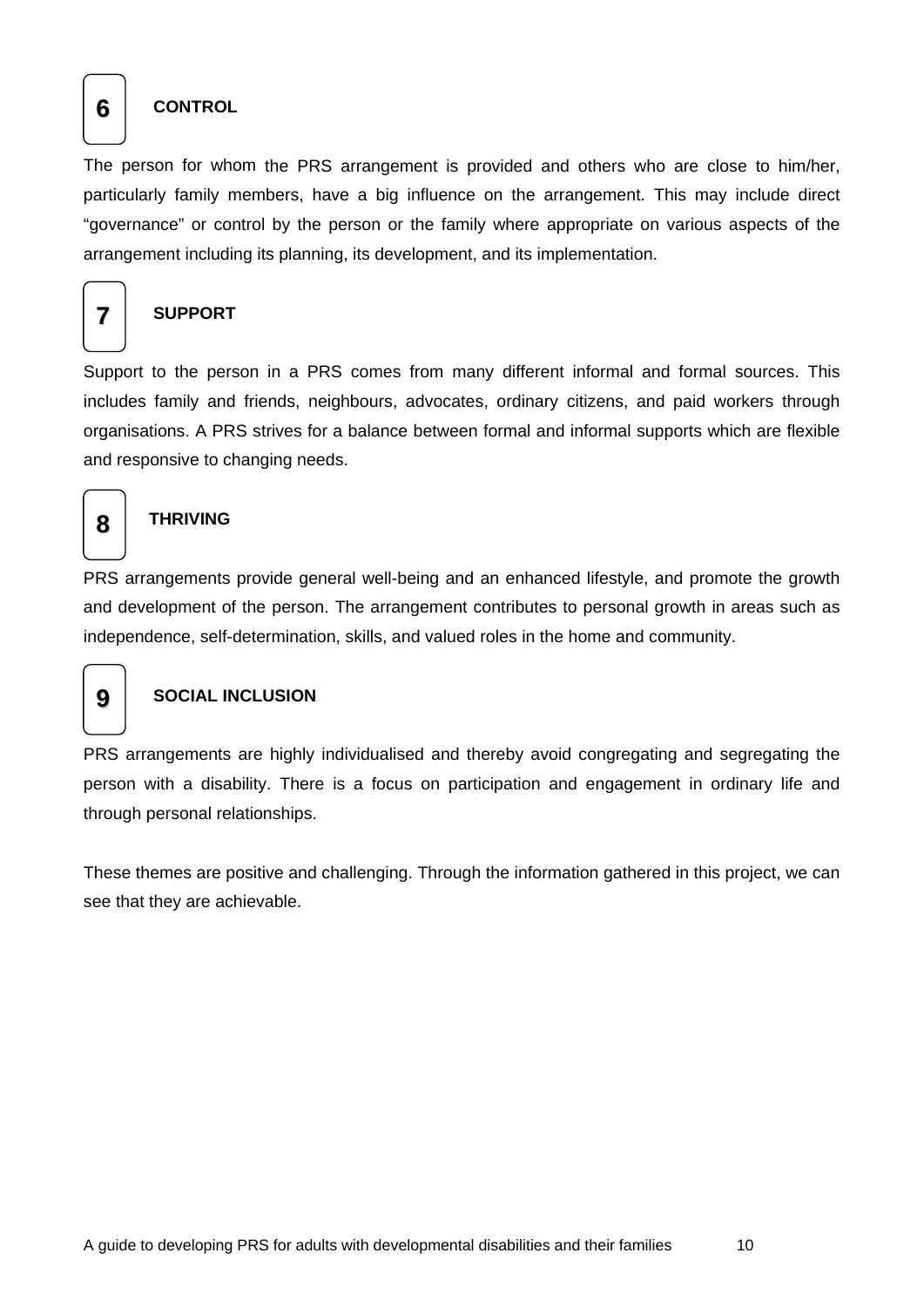# **SOME GUIDELINES**

The nine themes provide some guidance for the planning and development of personalised residential supports. In this section we provide some key questions and principles to consider as the PRS develops. These also provide some important issues and arguments that should be discussed by the stakeholders in this process.

#### **Do high expectations drive the process?**

The standpoint here is an acknowledgment that the person does not need to "qualify" in order to live in a person-centred accommodation support arrangement. The conditions for success are focused on *how the arrangement can address the needs of the person*. Common assumptions that need to be challenged, include:

- PRS (or these principles) are not for people with high or complex support needs;
- People with a disability need to live together; and,
- A PRS is only for people who can live independently or alone.

Vemvane's CEO expressed high expectations in this way:

*I think it doesn't matter what their disability, or level of disability is, or what they're like particularly. I think with patience, with the right support, I believe there are possibilities open to anyone. I really do believe that. If I didn't believe that, I wouldn't have attempted it with Rob.* 

#### **Leadership is important.**

Leadership was widely acknowledged and quite visible throughout the project. The qualities of leaders and leadership that were evident included:

- Willingness to put forward ideas and options that were different from prevailing views about how people with a disability could live – ideas that were challenging and possibly visionary;
- Willingness to take considered risks in order to achieve a better outcome for the person;
- Persistence and perseverance, often in the face of outright rejection or opposition; and,
- Leadership that emerged from many different sources and involved partnerships and collaborations.

#### A policy-maker expressed that:

*Leadership and direction is critical. Also, success is likely to be better achieved when leadership is*  invested in a range of people so arrangements do not fail when a person can no longer take that *role*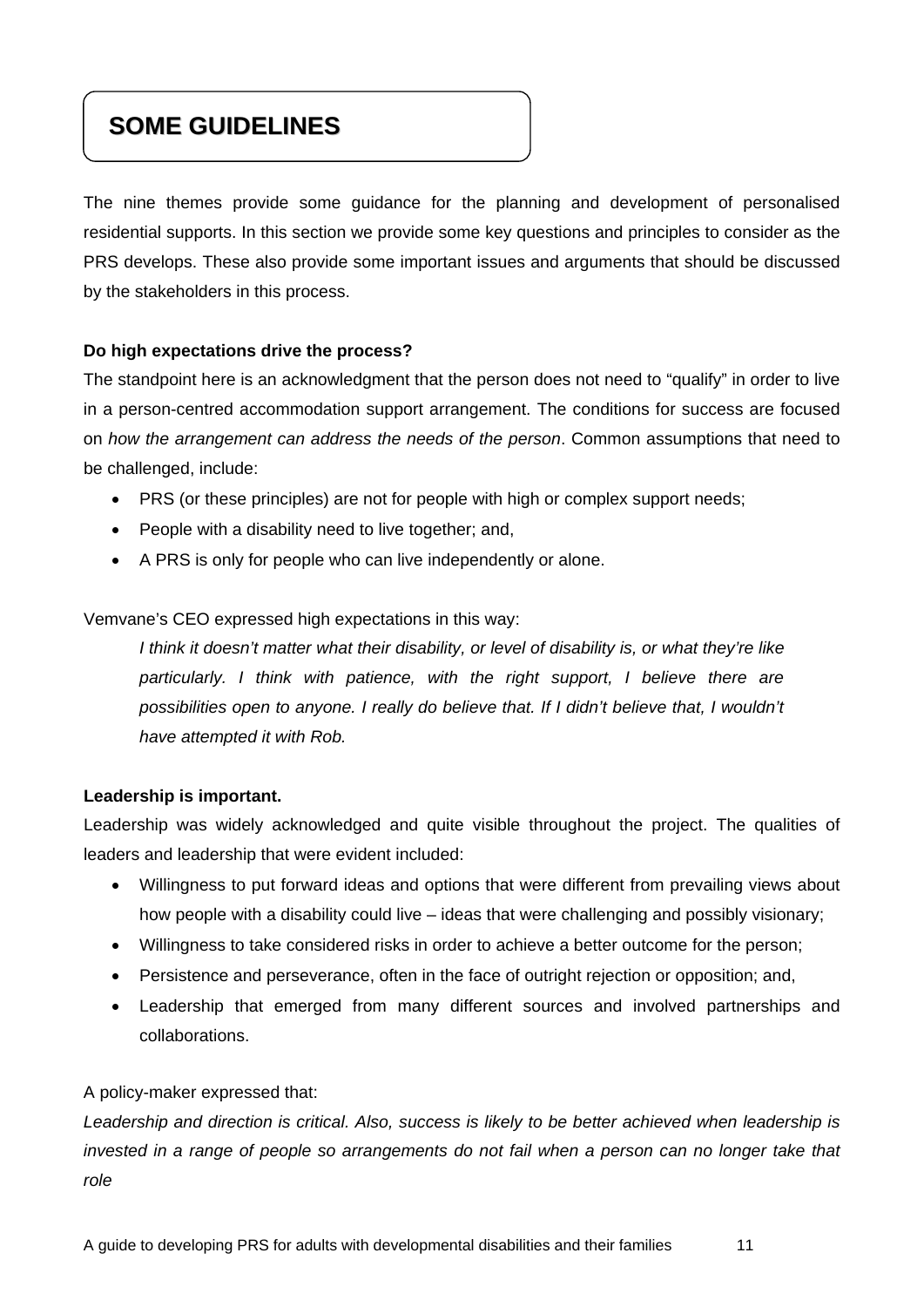Kathy spoke about the influence and persistence of leadership.

*I came back to get a job as a support worker here. Peter had this philosophy that we were going to set up these individual supports – I thought it was fantastic. Everything I'd been reading and learning about…I really believed this could work.* 

#### **Is it very clear that the arrangement is the person's own home?**

This is an important question with many parts, each of which need to be considered as the arrangement develops. For example:

- Is the arrangement the person's home, or the home of an agency (a "service") or another person?
- What is the kind of "stake" the person has in their home? How can the concept of "ownership" apply to the arrangement?
- Does the person have the essential "freedoms" and rights in regard to their home that are culturally appropriate? For example, how are freedom of choice, movement, and expression reflected in the arrangement? How are the personality, identity, and preferences of the person reflected? Are things done in the person's home that are inappropriate or do not have the person's approval?
- Does the person have the appropriate range of responsibilities such as paying of bills, household chores, home and garden maintenance, relations with neighbours, etc, in their home?
- What other ways is the richness of "home" conveyed in the arrangement?

As one person commented in a survey:

*People get their OWN home! A place of their own. A sanctuary. A place to have visitors. A place to grow and develop. A place to have ordinary and everyday experiences. Enjoyment! Personal touches. The desire and dream of most citizens – no more, no less.* 

Lisa described her living arrangement:

*I get to do whatever I want. Even though I get to do what I want, I still have to do the chores.* 

#### **To what extent is the arrangement truly centred on the person?**

The theme "One person at a time" was acknowledged consistently throughout the project as the cornerstone of PRS arrangements. Arrangements that grouped or congregated people with a disability together were perceived to involve ongoing compromises that limited opportunities for the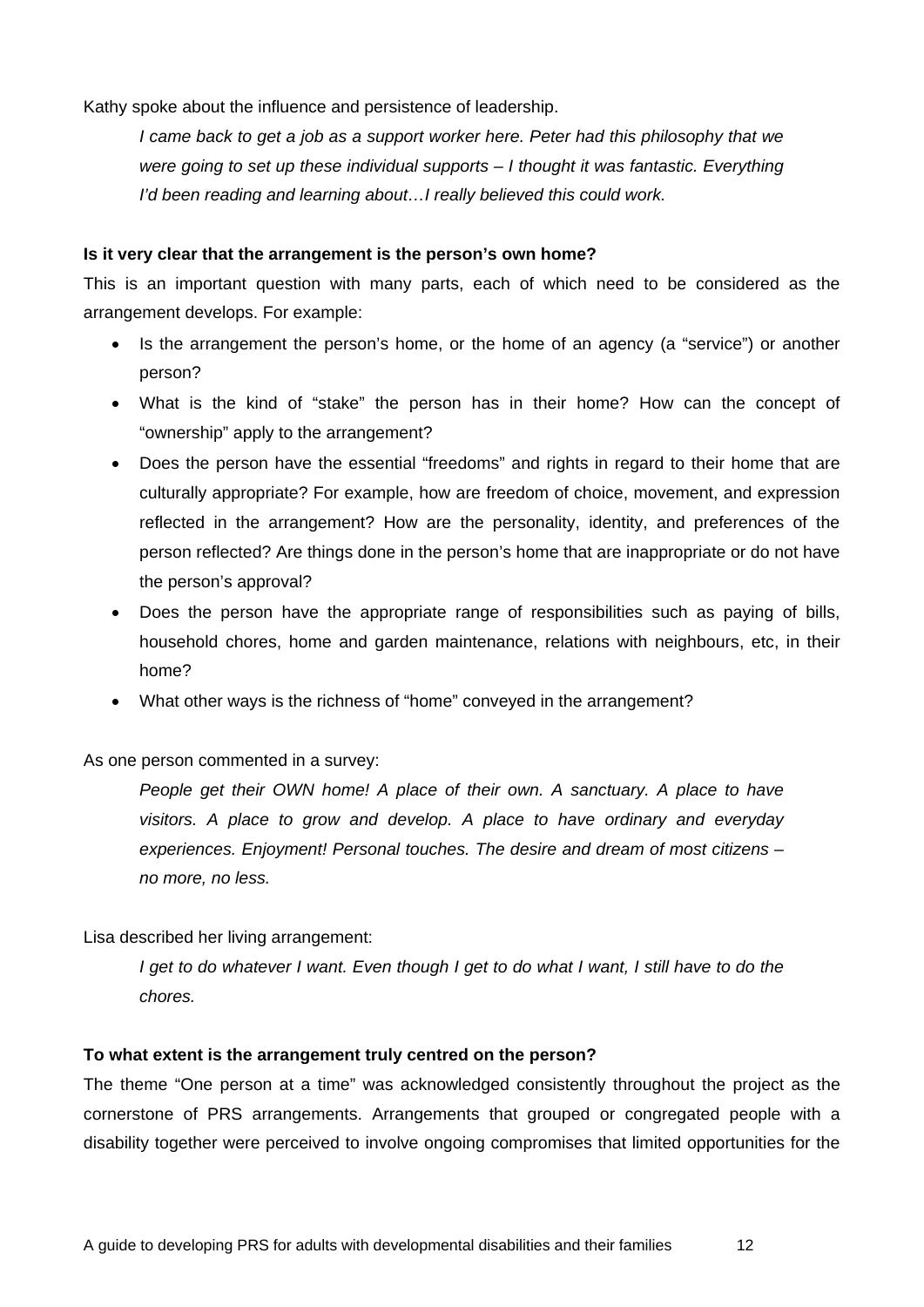individual. Congregation was largely seen as meeting the needs of the system rather than the person.

The concept of being "person-centred" or "personalised" is made up of particular criteria that can guide the development of an accommodation support arrangement. These criteria include the following:

- The arrangement is designed around the unique identity of one person. The approach focuses as much on the person's strengths and capacities as it does on the person's impairments.
- The person's "voice" is the primary influence on the development of a PRS. There are many ways in which a voice may be heard, even if normal means of communication are challenged. Often, the person's voice may be heard through people that know him/her very well.
- PRS arrangements will therefore reflect a wide variety of different living arrangements and lifestyles rather than the "one-size-fits-all" approach which is the tradition of services for people with a disability.
- There is a conscious avoidance of grouping people with a disability together.
- Where grouping occurs, it is not driven by service or agency needs, but may reflect the wishes or preferences of the person with a disability. This principle requires rigorous examination because of the powerful tendency and influence of service planning to be based on grouping.

Luke's parents expressed the following.

*Our thinking was more towards person-centred thinking. More away from, the institution says: 'this is what we offer. Fit the box.' We had misgivings and this kind of crystallised them…they perceived that we were being too idealistic holding out for something that really, to make it work for Luke, is going to be extraordinarily difficult for us.* 

#### **High quality PRS arrangements reflect high quality planning.**

Planning is about how decisions are made for the person's future. These decisions may be about ordinary, day-to-day issues and also decisions that may lead to changes in lifestyle. They can also be about the person's longer term future. Planning can be formal and involve meetings and written plans. Planning can also be informal and occur around the coffee table.

There are some important considerations in the planning of personalised residential supports for a person with a disability.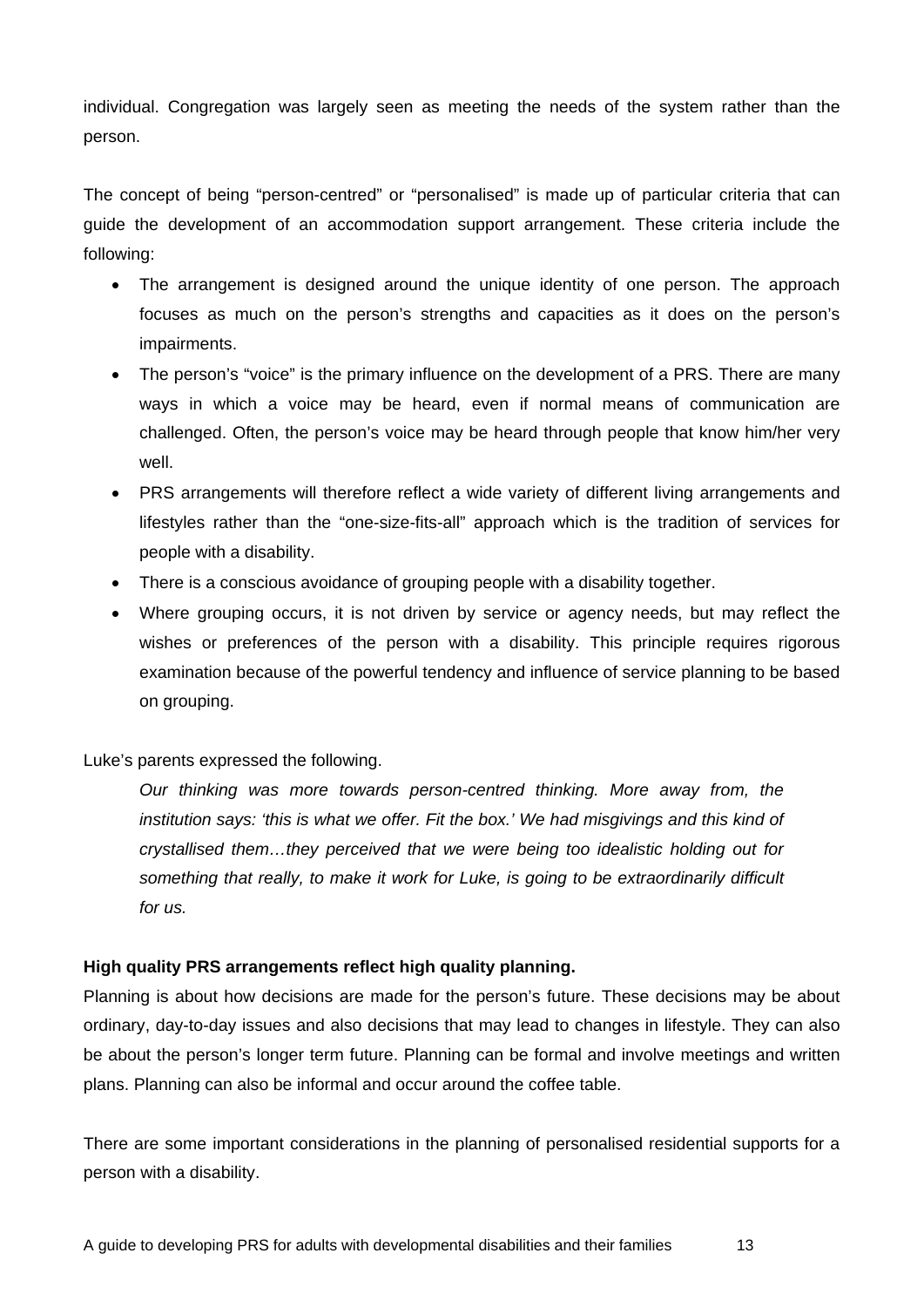- At the heart of a PRS arrangement is keeping the focus on the person so that decisions made involve the person, and the person's interests take precedence over other interests.
- For the person with a developmental disability, the involvement of other people who know the person well and may have a long-term relationship with the person is crucial. Family members particularly have a "natural authority" in most cultures and their involvement is important.
- Planning is often more productive when people in informal relationships with the person are involved, perhaps friends and neighbours, depending upon the purposes of the planning process.
- Planning should be done sooner rather than later  $-$  it is never too early to begin a planning process. Sometimes events and needs can move quickly and the lack of a plan can create difficulties. Too often, decisions are made in situations of crisis and this limits the alternatives and even will rule some options out of consideration.
- Planning can take a long-term outlook and anticipate future situations and changes. This is particularly the case as people get older and their needs change.
- Planning will provide an opportunity to consider how the person's interests can be *safeguarded*. It is a good starting point for safeguarding to acknowledge that things will go wrong. If the people who are planning are aware of the person's vulnerabilities, safeguards can be put in place to address them. Safeguards can also identify positive things that are happening in the person's life and ensure they continue.
- Planning can have a cost in terms of time and effort and this should be anticipated and acknowledged.
- Finally, a PRS arrangement can be safeguarded and the person's interests protected by periodically reviewing the arrangement. This can be done formally through a process of external evaluation. It may also be done informally through the involvement of interested people in "keeping an eye on things".

#### A *Baptistcare* Coordinator commented on Lisa's support network.

*She has a huge supportive network. Her grandmother, her great aunty, and there are some other family members who are really interested in Lisa. And Lisa is very forthright and outgoing and will tell you what she wants. There's also Local Area Coordinator involvement. Lisa says, 'this is what I'd like to do, this is where I'd like to go, this is the recreation I'd like to do, this is where I'd like to work.'* 

Luke's mother described the approach to planning of her son's social support network. *We didn't do it according to the textbook. We did a very organic approach. So Jean (the voluntary network facilitator) invites a few friends she knows who might be*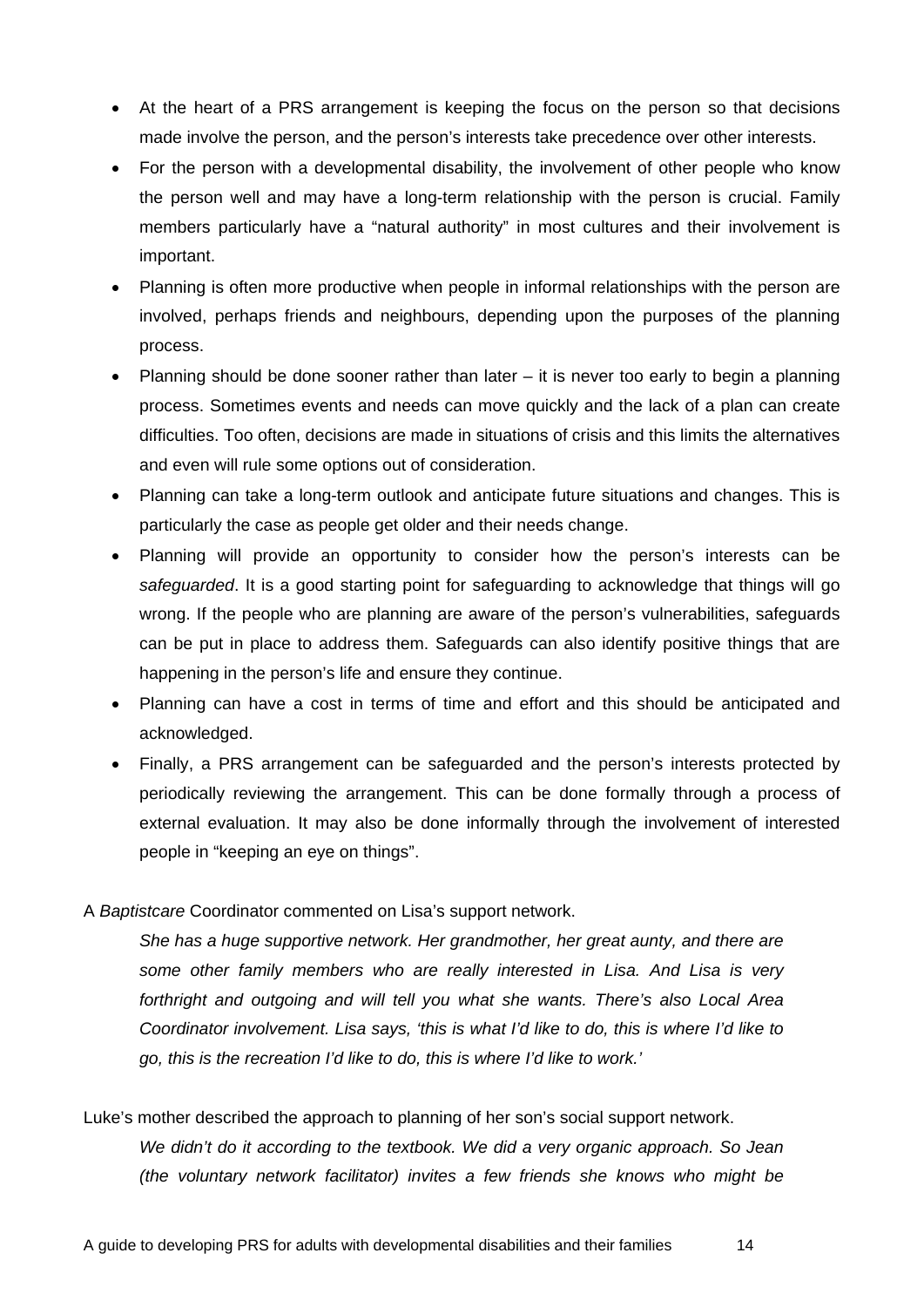*interested in doing something with Luke, and we invite a few of our friends who know Luke, relatives who know Luke, and let's just have a get together every now and then…So it changed over time. It was a very loose sort of thing, but we just kept at it and we kept meeting and we kept going to different things.* 

A respondent to the surveys wrote:

*Firstly, get clear about what needs to be safeguarded. I would suggest that there are things like the person's absolute safety and security, their authority over their home space, their authority over their lifestyle, freely-given relationships, developmental opportunities, having decent, respectful skilled staff, having equal ethical partnering between the individual and the service. Secondly, get clear about what the nightmares would be, such as high turnover of staff, poor service culture, using someone's home for respite or an office base; unequal, unethical power relationships.* 

#### **Do the person for whom the PRS arrangement is provided and others who are close to him/her have the appropriate degree of control in the arrangement?**

Careful consideration must be given to how responsibility and control are worked out in a PRS arrangement. In principle, a PRS arrangement ensures that as much control as is appropriate is held by the person and other people close to the person, such as family members. Often, a PRS arrangement will involve funding and paid service providers and how responsibility and control is shared requires discussion and agreement. What follows are some of the issues that need to be clarified.

- Have the key areas of responsibility and control been identified, e.g., ownership/tenancy arrangements, funding and staffing processes, choices regarding the living environment, others who may share that place, day-to-day matters of living, etc?
- Is there a clear process of discussion and agreement on the key areas of responsibility and control between the relevant stakeholders?
- Are these decisions based on the principle of enabling the maximum feasible degree of responsibility and control being vested in the person and/or others close to the person?
- Where decisions are made by others, is that authority exercised in a manner that is faithful to the person's identity, preferences, and needs?
- Is there an open, trusting relationship between the person, other people close to the person, and formal support providers?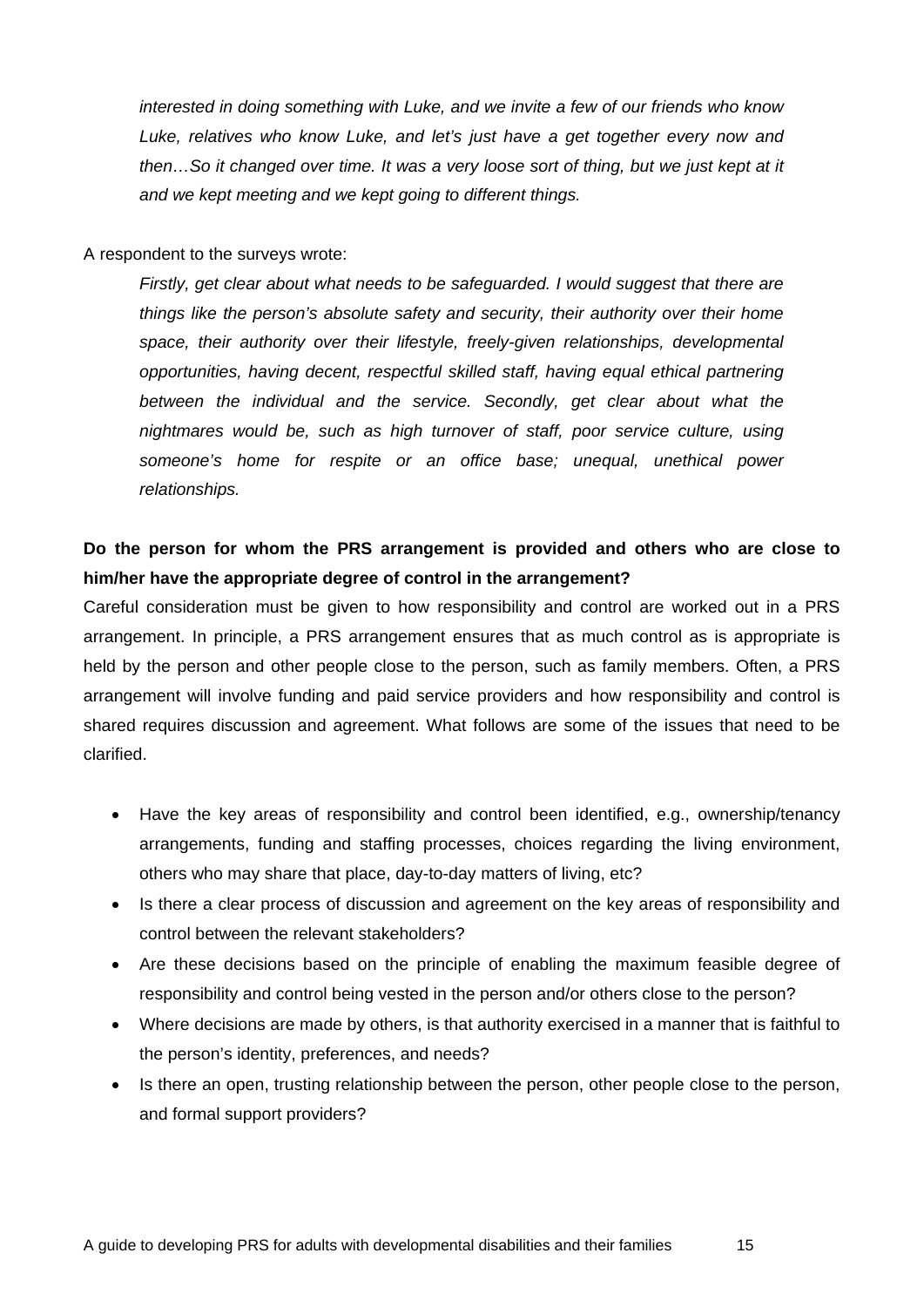The "natural authority" of parents was acknowledged by a *My Place* Coordinator who conveyed a deep respect for the importance of Andree's parents in respect to her affairs.

*Her parents are very upfront about anything they would want for their daughter. They are very, very supportive of their daughter…They're very strong advocates. It works really well.* 

A survey respondent wrote:

*A home needs to be crafted with a person, not by others, i.e., the person (and their family) has influence or say over where they live, with whom, and all the design features including how resources are used and all support features.* 

#### **Is the support that is provided to the person flexible and responsive to the person's needs and is there a balance between informal and formal supports?**

Because the person's needs and preferences will change over time, a PRS arrangement will be flexible and responsive to those changes. Particular aspects of the arrangements such as funding, direct support, and the residential environment need to be planned as much as possible with this in mind. Having a balance between formal, paid support, and informal support through family, friends, advocates, etc, will contribute greatly to that flexibility and responsiveness. Some important characteristics of support are described below.

- Has consideration been given to the key areas where flexibility and responsiveness are required in the arrangement?
- Is there an awareness of the limitations of formal accommodation support models such as group homes with rostered, paid staff? Often, these approaches lack flexibility and responsiveness to changing needs because of the demands of the service system and the competing needs of other people with a disability who share the arrangements.
- Is funding support individualised and flexible in the face of changing needs and circumstances?
- Have regulations and other formal requirements in the arrangement been minimised? These requirements may limit flexibility and responsiveness.
- Where formal support is required, is the agency involved creative and responsive to the needs of the person? For example, can changes occur in key areas such as the location and type of physical accommodation if required? Can support be flexibly increased or decreased according to the person's needs?
- How does the arrangement acknowledge, foster, and support informal involvements in the person's life?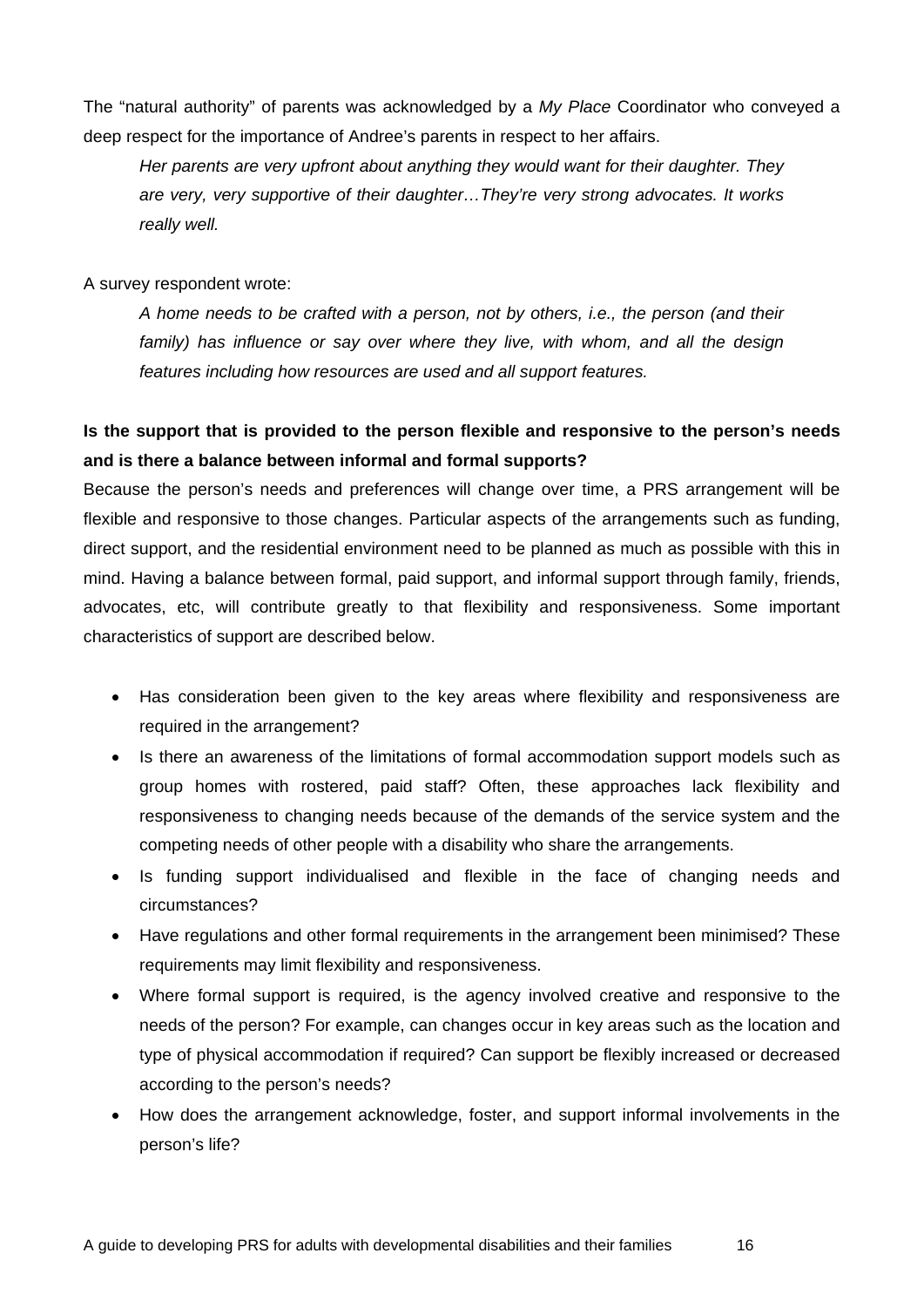A survey respondent commented on the importance of flexibility.

*Whatever is crafted needs to be flexible enough to be changed when a person's desires, needs, or circumstances change. A person should not have to shift just because their needs increase. However, if a person wishes to move, then this is possible (like other citizens).* 

The role of Vemvane in Rob's life has evolved along with his lifestyle, as the CEO observed.

*The fact that when the network is expanded its got its own life. It means we're able to step back as coordinating people. The practical interventions are far less than they were at the start of the co-residency and I think the co-residents could tell you themselves that we interfere very minimally…they are three adults living together, sharing a place. I hope they perceive it that way, but behind it there's still thought, structure, direction, but it's more subtle than it was at the beginning.* 

A service provider commented:

*(Our service) favours freely-given devotions over paid support. Paid supports will always give-way to freely-given devotions and opportunities. This is both cost effective and the best way to promote real friendships.* 

**Does the PRS arrangement provide opportunities for the person's personal growth, including the development of skills and valued roles in the home and the community?**  When PRS arrangements are established and operating in line with the expectations of people involved, the person with a disability is often described as "thriving" and generally doing well. These

arrangements are associated with a high level of engagement in roles and activities associated with home and opportunities to develop relationships. There is considerable research evidence that positive outcomes are associated with small-scale living arrangements. Some of the developmental outcomes are reflected in the following questions.

- Are well-being and developmental outcomes firmly set as outcomes of the PRS arrangements? Often this will be a primary motivation of families, friends, and service providers in the establishment of the arrangement.
- Are there identified *valued roles* that flow from the PRS arrangement? Is the support necessary to achieve these roles available within the arrangement? These valued roles are potentially plentiful and include such roles as home owner/renter, partner/friend, cook, gardener, decorator, neighbour, valued employee, helper, companion, etc.
- Are there identified *skills* that are developed through the PRS arrangement, with the necessary support to enable this to occur? Such skills are part of household freedoms and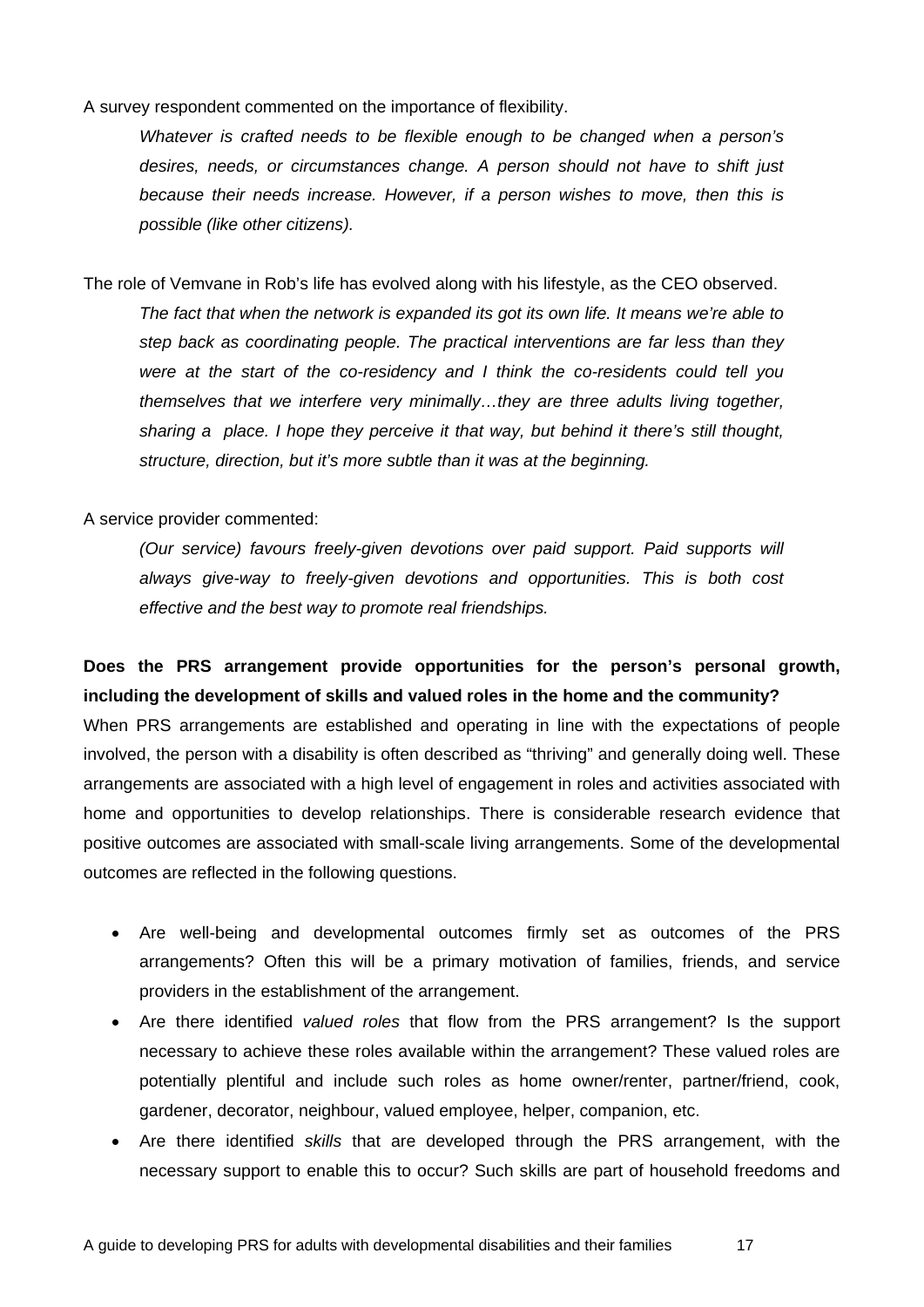Rob's mother commented on the benefits of her son's co-resident lifestyle.

*He doesn't have a disability when he's with them. It's hard to explain. He's got his problems and the rest of it, but I'm sure he feels that he's just one of them. In fact on*  Saturday night, Ben took him to a gig. He plays in a band and Rob loves it. He loves *his music. Give him that any day.* 

Jackie, in response to what happens with Geoff on the weekends said:

*We (usually) stay at home on the weekend here. Geoff can do what we normally do. Help out with the gardening or cleaning. Shopping. A movie. Cooking. Going out…loves a drive. Walking around here often in the evening. Fishing and camping.* 

Andree's mother summed up Andree's growth and the style of support that has facilitated this. *She's improved heaps. Her development. We thought she'd get to a certain stage and wouldn't improve at all. She's absolutely sort of blossomed basically since she's been in independent living…I think that's the greatest thing in independent living, is that you have a life.* 

#### **Does the PRS arrangement contribute to the person with a disability participating in the community within a rich and varied network of friends and acquaintances?**

Being included means being involved in the life of the person's community through relationships with people. It means spending time physically in the community and participating in what goes on in the community through relationships and activities. Again, valued roles become available through social inclusion. Relationships are the key as the following issues reflect.

- Is there a keen awareness of the importance of relationships for the person, especially those that are close and enduring? How does the PRS arrangement facilitate those relationships?
- Is attention given both to sustaining existing important relationships and also looking out for opportunities for new relationships?
- Valued roles are associated closely with personal relationships. For example, the most valued of roles are associated with being a family member, a friend, a workmate, a partner, etc. These roles are usually reciprocal – the person gives as well as receives in emotional and practical ways.
- Valued roles are also associated closely with participation in a wide variety of activities in the community. These range from being a traveller/commuter, consumer, member, student,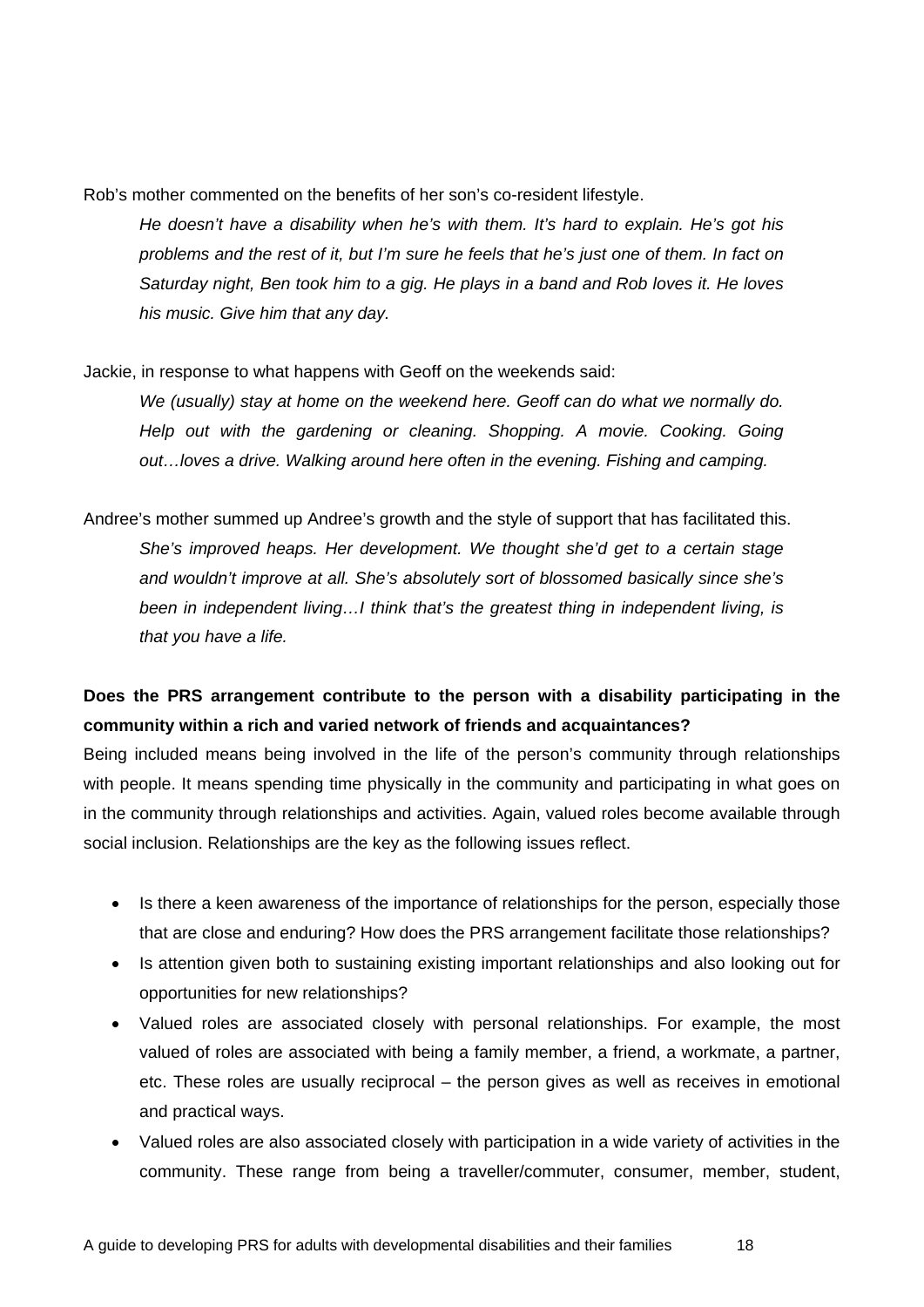A co-resident named many people in close and long-standing friendships with Rob and also a wide range of acquaintances.

*I was always inquisitive of where Rob actually goes during the day, so one day we just jumped in the car and I said 'OK Rob. I want you to take me around to all the places where you go.'…Rob knows his sense of direction really well. He said, 'this is where I go'. We'd go into a shop and people would say, 'hey Robbie! How are you going?', and I introduced myself. 'Hi. I'm Ben. I live with Rob. Just wondering if you ever see him, and it was, 'Oh yeah! Rob comes in a couple of times a day and makes coffee and does this.'…then we go to another little shop in Mt Lawley. There were these girls who work there and they know Robbie as well….It's great to know there's all these people around the place. They know who he is. Everyone sort of looks out for you don't they?* 

And neighbours are important too.

*Neighbours here always make the effort to say 'Hi!' and Geoff is invited with us when they have a barbecue. He gets to know more people through us.* 

As a survey respondent commented:

*Living in one's own home is not enough. All people need company, relationships, friends, neighbours, and to be well connected and valued by their local community and contribute in meaningful ways to the life of the community.*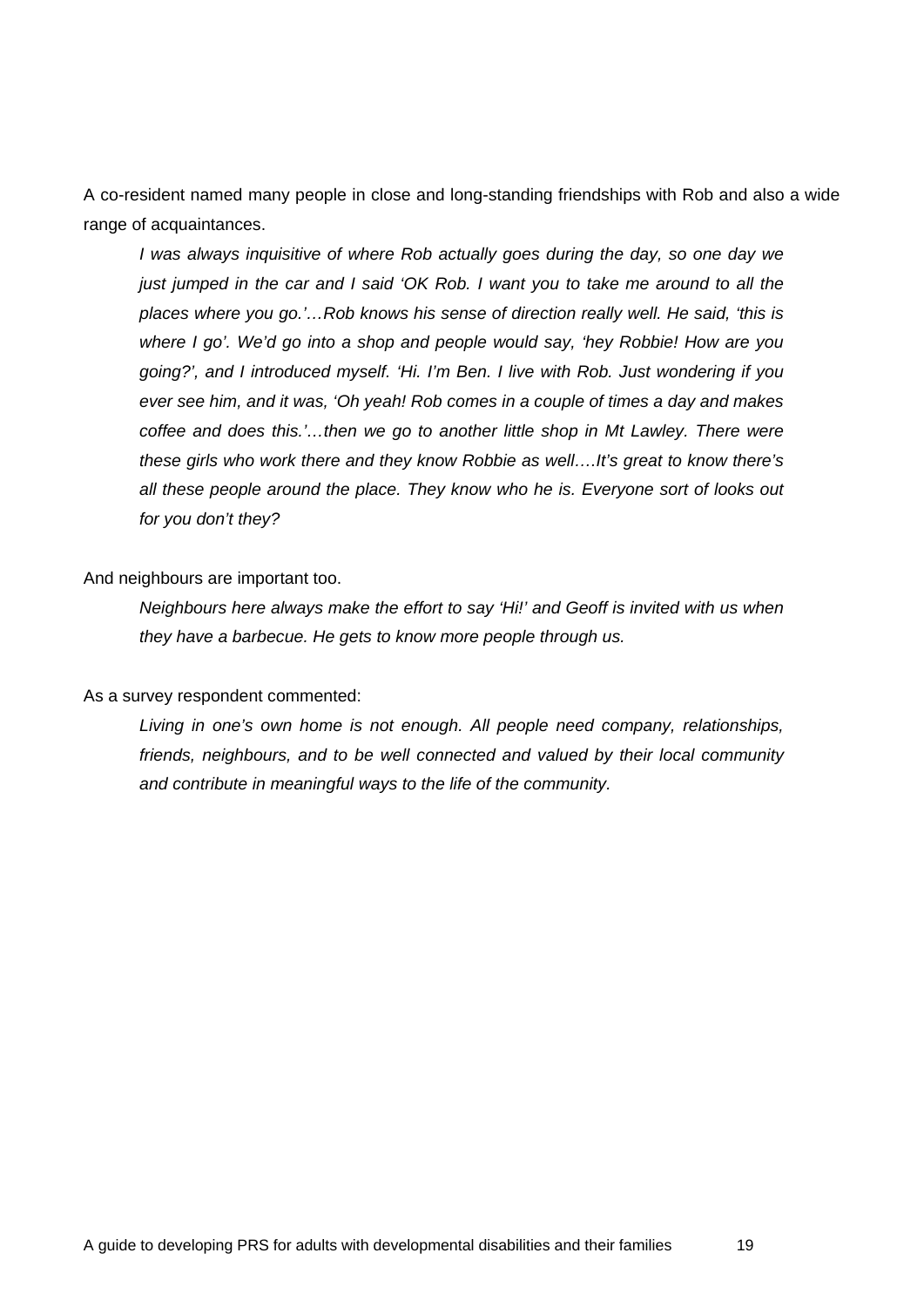# **CONCLUSION**

This was a fascinating and rewarding project for those of us concerned with it. One conclusion stood apart from the many. It is absolutely possible for people with developmental disabilities, even if their impairments are substantial, to live fulfilling and valued lives, if three ingredients exist:

- The right ideas.
- Leadership to put those ideas into practice.
- The right relationships.